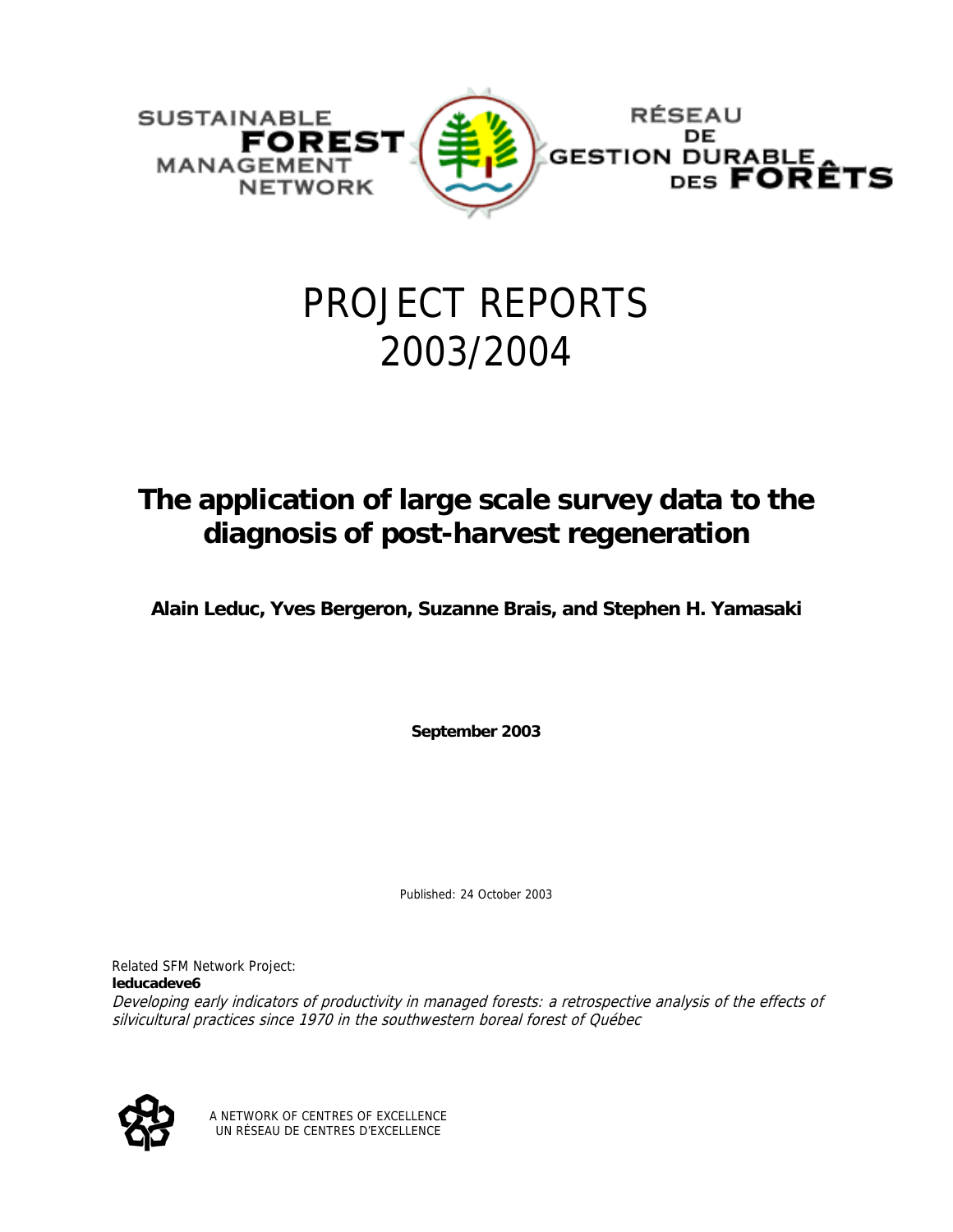# The application of large scale survey data to the diagnosis of postharvest regeneration.

Final report from the project entitled:

Developing early indicators of productivity in managed forests through a retrospective analysis of the effect of silvicultural practices since 1970 in the southwestern boreal forest of Ouebec.

by

Alain Leduc $^{1,2}$ **Yves Bergeron**<sup>1,2</sup> Suzanne Brais<sup>2</sup> And Stephen H. Yamasaki<sup>1</sup>

- 1. Groupe de recherche en écologie forestière, Université du Ouébec à Montréal. C.P.8888, Succ. Centre-Ville, Montréal, QC, H3C 3P8, leduc.alain @uqam.ca
- 2. Chaire en Aménagement forestier durable, Université du Québec en Abitibi-Témiscamingue

September 2003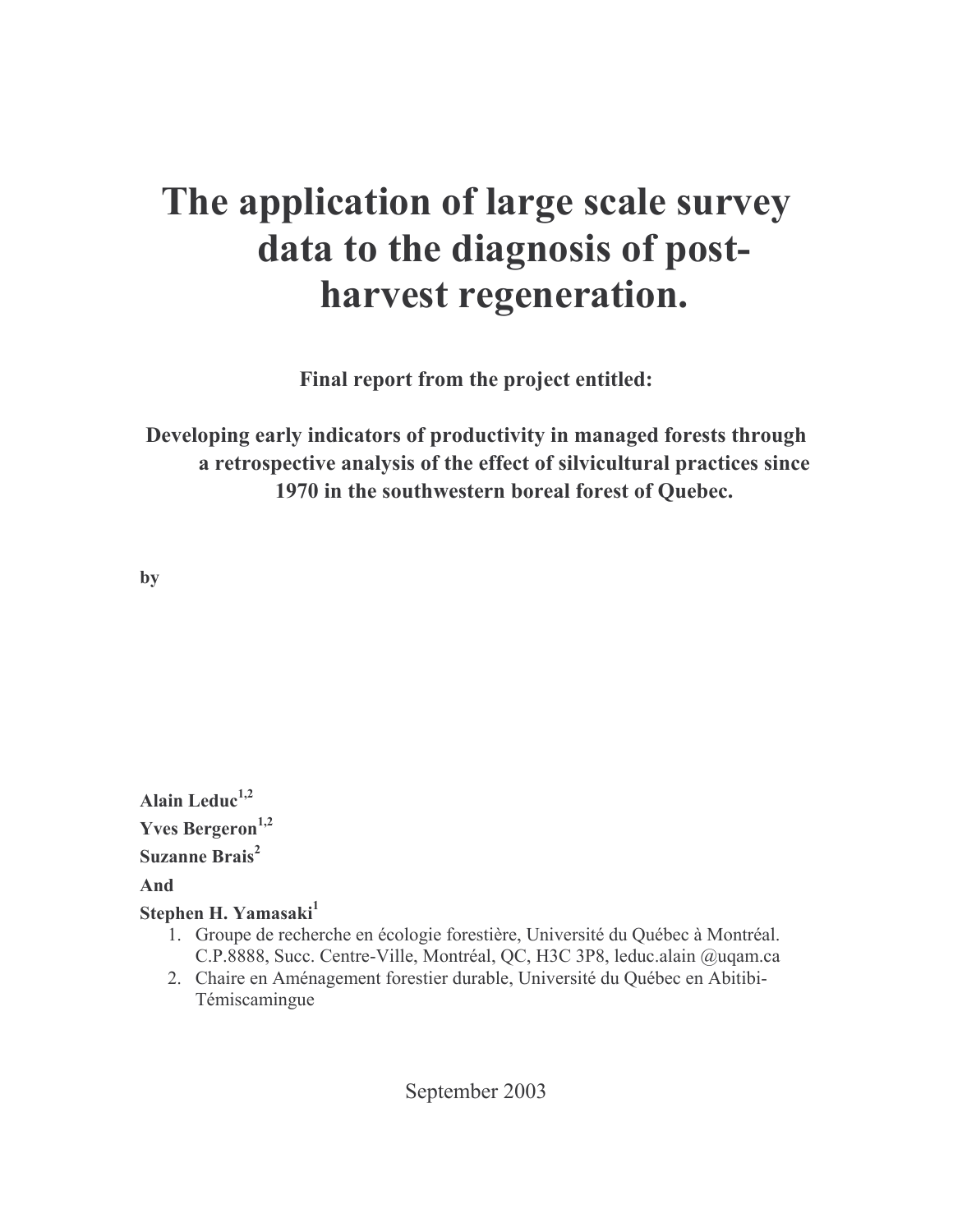### Brief description of the original project

In the original proposal for this project we emphasized the importance of improveing our understanding of the effects of past and current silvicultural practices on forest dynamics, and the importance of including such impacts in growth and yield predictions. A better understanding of post-harvest stand dynamics would be most useful in a context in which yield estimates are based on the post-harvest growth rates of forest stands, rather than on growth rates that follow natural disturbance. The need for such measurementsbecomes reinforced when we consider that past and current yield allocation in eastern Canadian boreal forests results from the expectation that managed stands will grow and develop in the same way as natural forest stands.

The general working hypothesis of this project is that future stand condition and development can be predicted by current regeneration characteristics and that losses or gains in wood production can be related to silvicultural practices. More specifically, this project aims to: i) evaluate the usefulness of broad scale forest inventory data to provide accurate information on current site and stand conditions, past silvicultural treatments, and stand composition to establish relationships among these variables; ii) identify the best and the worst silvicultural treatments used in relationship to specific site conditions and pre-harvest stand composition; iii) identify mechanisms of competition that lead to regeneration failure; iv) recognise and predict cases of regeneration failure in the absence of competition.

By the end of this project we anticipate being able to provide: i) a summary of the current state of regenerating stands at the landscape level, ii) a contribution to the development of a Manual for monitoring regenerating stands which will assist the forester in the prediction of forest development and the need to intervene using appropriate silvicultural treatments; and iii) a better knowledge of the problems occurring in the development of regeneration. A better understanding of the real effects of postcutting treatments and site preparation could lead to a readjustment of silvicultural prescriptions concerning time and method of intervention to be used.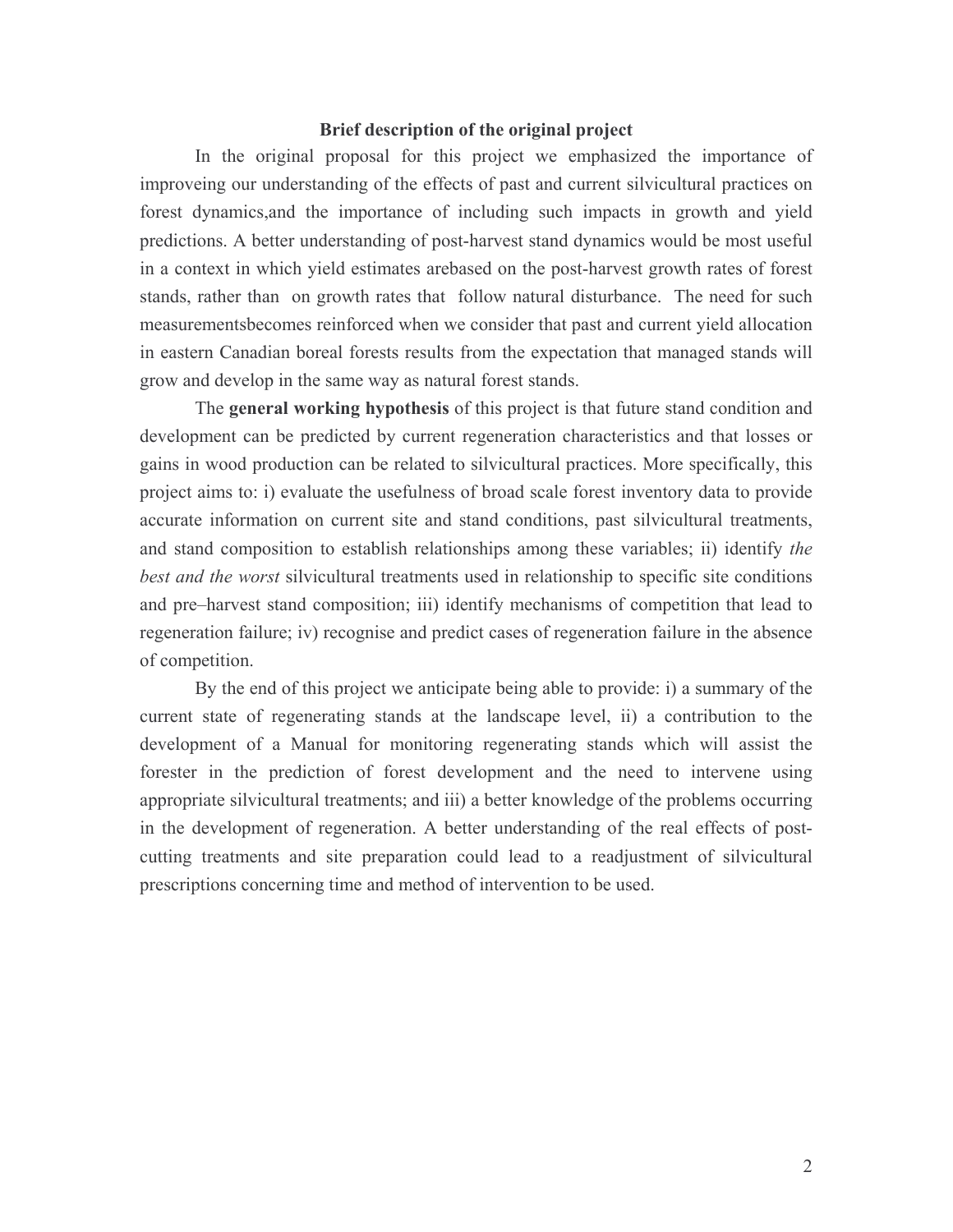### **Achievements**

Since the original proposal was written, the project has been restructured around two major axes given by: i) the analysis of composition following harvesting, and ii) the analysis of growth and development. The following sections describe how these two milestones have allowed us to achieve most of our objectives.

#### 1) Composition following harvesting

Changes in stand composition following harvesting were assessed by the comparison of pre- and post-harvesting stand composition. The original stand composition before harvesting was given by forest inventory maps dating from 1972 and 1984 forest inventory programs. The post-harvesting composition was obtained by regeneration survey provided by Norbord Industrie. A total of 4800 regenerating stands were surveyed. These were distributed among four sectors in Abitibi region. Of this total nearly 15% were discarded because their original species composition was unknown. Sample unit measurements followed a standard inventory protocol developed by Quebec Natural Resources Ministry for regeneration stands. Recognition of stand type was allowed by using an idendification key applied on stocking scores obtained for each commercial tree species recorded in a 10 microquadrats transect. Site conditions (slope, aspect, soil texture, hydric regime, stoniness) were also evaluated in the field and compared to information available from ecoforest maps (initiate in 1994) produced by the MNRQ. Finally, ancillary information (date and season of the harvesting, history of site preparation, precut stand composition) are available in each forest companies GIS's by overlaying the geographic location of sample points and ecoforest maps.

Results showed that 18% of regenerating stands were subject to regeneration failure. For the purposes of this study, regeneration failure meantthat coniferous stocking (all species combined) was less than 60 percent, and poplar stocking was less than 40 percent. In other words, to be recognized as a failure, at least 6 out of ten microquadrats would not include any commercial species.

Another way by which standcomposition changes following harvesting si for deciduous regeneration to replace a stand originally stocked with conifers. This transformation is naturally observed in mixedwood boreal forest in which young seral stages are usually composed of hardwood species whereas old seral stages are more dominated by coniferous species. What could appear less natural in a managed forest mosaic is the rate with which this process occurs because of the higher rate of harvesting compared to that of natural disturbance.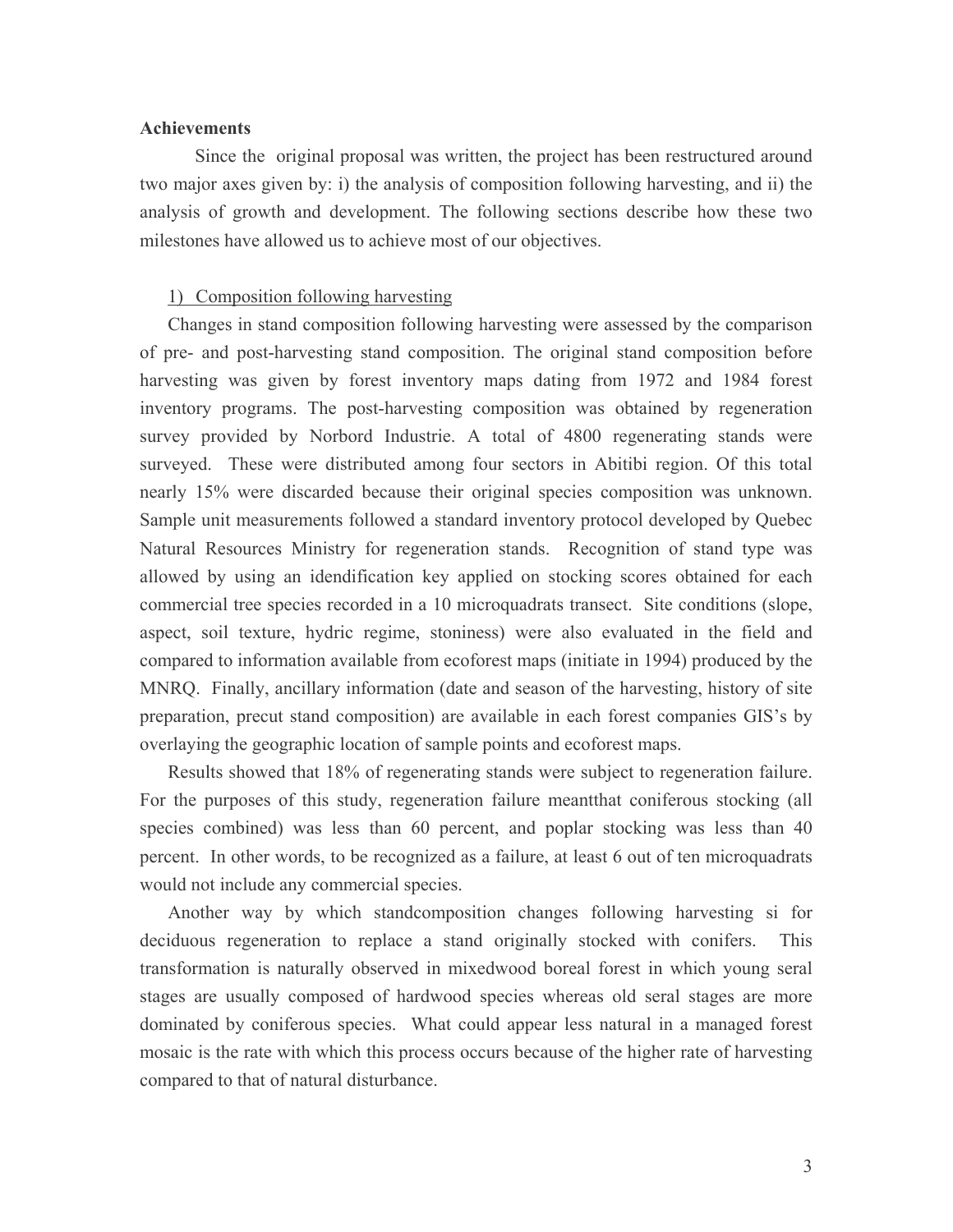In the data set, a stand type was considered to have been converted when its definition changed from coniferous or mixed-coniferous to mixed-deciduous or deciduous (as defined by coniferous stocking). In the data set, this kind of change occurred in 8% of all cases, meaning that only 8% of harvest stands having maintained their commercial stocking see their coniferous stocking falling below a minimal threshold. In fact, this evaluation is very conservative since it lies only on the maintaining of coniferous stocking. A more realistic assessment given by the poplar stocking shows that near 14% of stands became stocked by poplar after cutting. Finally, another form of composition change occurs when balsam fir dominated stands regenerate from those that were dominated by black spruce before harvesting. This kind of change may occur more frequently when careful logging is applied in black spruce stands that have balsam fir regeneration. In the data set, nearly 15% of black spruce stands regenerated to balsam fir dominated stands following harvesting.

Now, if we try to identify forest conditions that were more sensitive to regeneration failure, results of contingency tables analyses have shown that pre-harvest composition of stands is the most predisposing factor. With an incidence of 27% and 28%, balsam fir stand and mixedwood stands were clearly more sensitive to regeneration failure then black spruce stands, in which 13% had regeneration failure. Harvesting system was also important. Compared to careful logging (16 % failure), clear cutting produced 21% failure, for example. Finally, mesic clay appeared to be the site type most sensitive to regeneration failure, with 28% of stands in this category showing inadequate stocking. Mesic coarse textural deposit had a 22% failure rate, and tills and sub-hydric clays (the most common substrate types in the region), had 16 and 18% failure rates, respectively.

Pre-harvest stand composition was a predisposing factor to post-harvest domination by poplar. With an incidence of 16%, mixedwood stands had the greatest sensitivity to increased poplar stocking following harvesting. This compares to 9% observed for balsam fir stands and 6% observes for black spruce stands. Harvesting system was also important. As expected, careful logging (4 %) appears to limit poplar reinvasion more efficiently than clearcutting (11 %). Finally, when we compare site types, mesic clay  $(12\%)$  appears more sensitive than any other site types.

Contrary to our expectation, careful logging does not appears to be more favourable to balsam fir invasion when compare to clear cutting. Both harvesting methods gave a similar incidence of 20 %. However, clay deposit appears the most sensitive site type to an increase of balsam fir following harvesting. With an incidence of 24% and 18%, subhydric clay and mesic clay exceeded the mean value of 11% observed among other site types.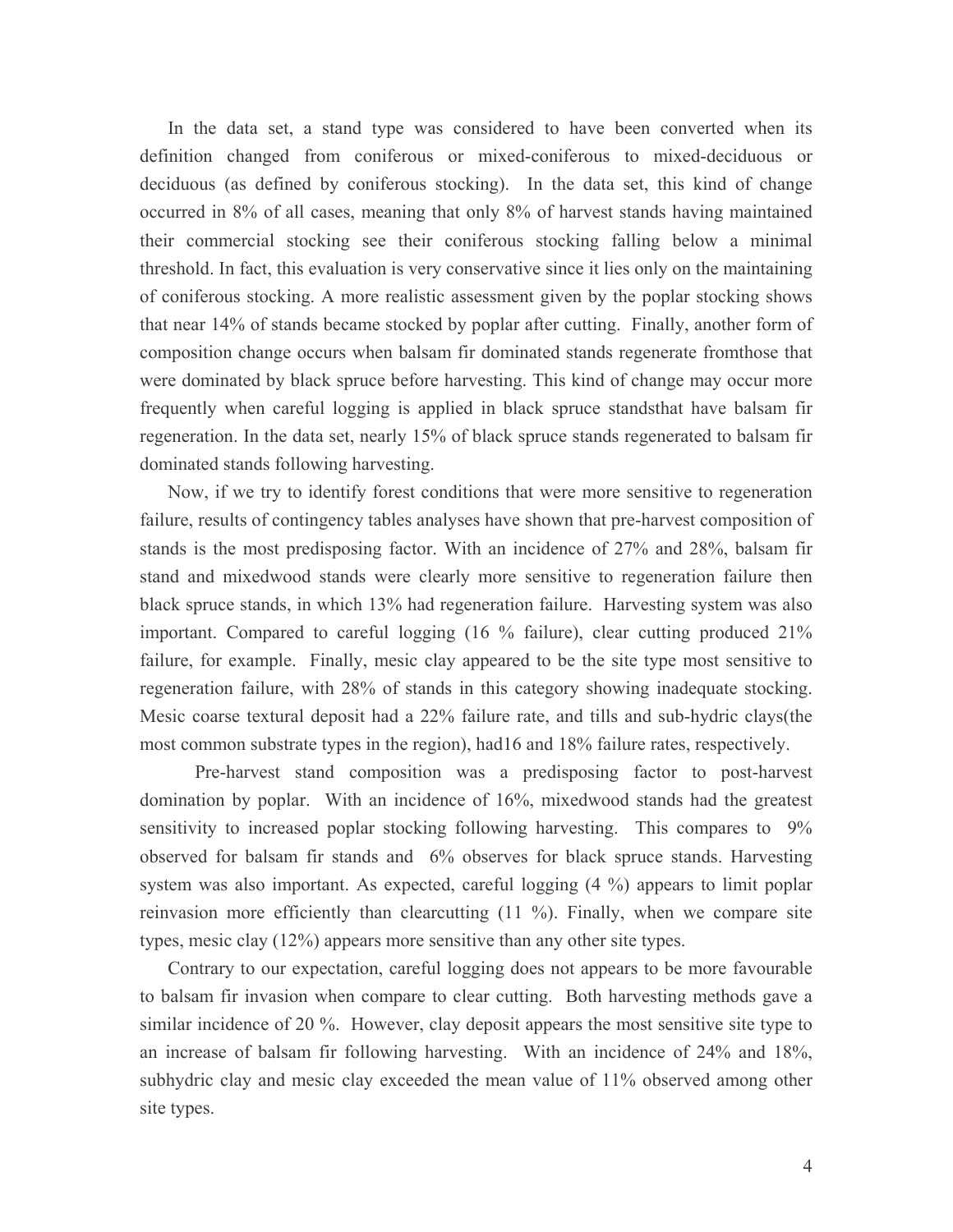In brief, even though careful logging involves certain negative impacts on regeneration success, it constitutes an improvement relative to clearcutting. Mixedwood and balsam fir stands appear to be more vulnerable to regeneration failure or to conversion to a deciduous species composition when compared to black spruce stands. Finally, among all site type, mesic clay posed the greater challenge to forest managers. Although it offers the best growth conditions, mesic clay was also the substrate most sensitive to regeneration failure or a decrease in coniferous stocking.

#### 2) Patterns of growth development following harvesting

Growth performance has been generally characterized through the assessment of a site index value. By positioning regenerating stands on a site index curve (at the point corresponding to the current age of the stand), we can control for the age of development in the comparison of different dominant stems heights. Although methods for constructing site-index curves are becoming more diversified and complex, site-index equations continue to reflect the basic relationship between stem height and stem age (Huang and Titus 1992). Huang and Titus (1994) have outlined several reasons to discard stem or stand age from height prediction models; among them, that stem age is considered and time-consuming to determine with certainty. Since relatively small errors in the estimation of stem age can lead to large errors in the estimation of SI (Nigh 2001), different age-independent indices have been proposed to estimate site productivity (Wykoff 1990; Nigh 1996; Huang 1994). The determination of age for young stands following HARP (harvesting with advance regeneration protection) or careful logging poses further problems. For advance regeneration, the age of the young stems cannot be used to position the stand along a reference site-index curve without producing an over estimation of stand age, and hence, an under estimation of SI. Measuring stem age at breast height (1.3 m) is often proposed as a means of discarding suppressed-growth years. However, this practice does not ensure that suppressed-growth is not included in the measurement, since stems originating from advance regeneration may exceed breast height at the time the forest cover is removed. Also, a stand cannot be considered to have an age equivalent to the time since harvest, since advance regeneration confers some gains in terms of stand development. Faced with this problem, foresters have attempted to use dominant height, not age, to position young stands on the site's pre-harvest SI curve. This method requires the assumption that a site's SI has not changed following harvesting and that regeneration delays and persistent suppression of advance regeneration will not occur, assumptions that cannot be retained for all coniferous stands (Groot and Hökkä 2000).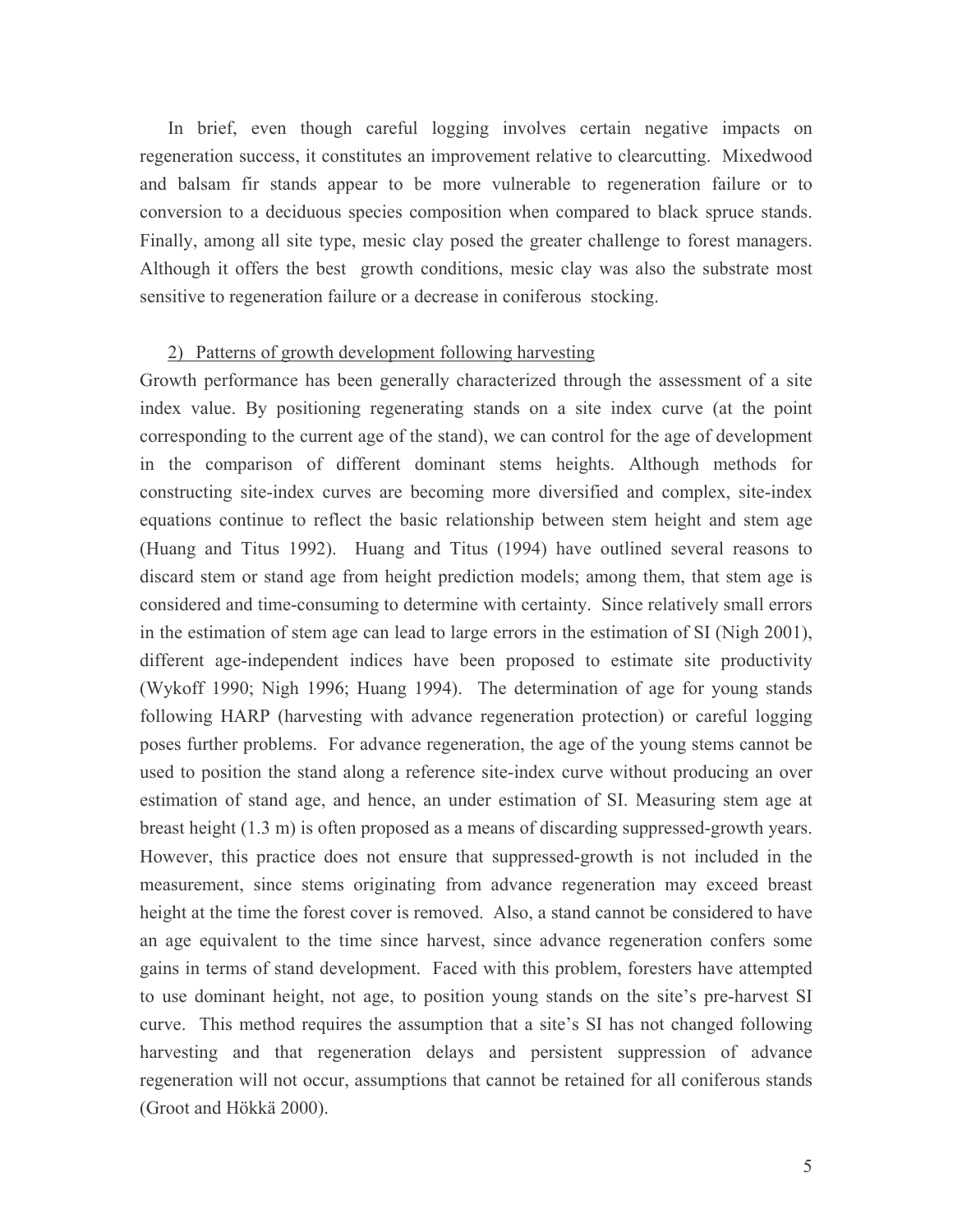In general, SI curves are mostly used to predict stand development over time in the process of allowable cut assessments. Other age-independent indices allow the estimation of site productivity (Huang 1994). Their use in yield forecasting models is, however, limited because age cannot be used to drive the model over time. An age independent method that allows the positioning of sites on SI curves and the tracking of dominant height over time would facilitate sampling and avoid the potential bias introduced by the estimation of stem age.

The Quebec Ministry of Natural Resources has recently proposed a table in which site index approximation is provide as a function of stem age, total height and recent height growth (MRNQ 2001). The method used to generate this abacus is similar to the growth intercept method (Wakeley 1954; Day et al. 1960; Nigh 1996), with the important distinction that stem growth is measured down from the upper-most whorl of the dominant branch, over a given number of growth years (δAGE). Although stem age can be used to find the SI values, this is not a requirement and SI values can be found with only total height  $(H<sub>1</sub>)$  and recent height growth ( $\delta H$ ). Though not previously formally demonstrated, the equations that underlie this method are derived from standard SIequations (where height is predicted as a function of age) and lie on the isomorphic properties of standard SI-curves. In fact, following these properties, each SI-curve shows a specific recent height growth ( $\delta$ H) for a given total height ( $H_t$ ) and thus, permits the positioning of a dominant stem on an SI-diagram without knowledge of stem age (fig. 1). Another interesting property of this approach is that, once a stem has been positioned on an SI-diagram, the age can be evaluated with the equations derived from the standard SIcurve. This age will be identical to the true age of the stem if the growth of the tree has exactly followed the SI curve. The only prerequisite of this approach is that free-to-grow dominant stems are selected, i.e., stems for which the recent height growth performance was only or mostly limited by permanent site conditions.

For each sampled transect, from 3 to 5 dominant stems were selected to represent the growth performance that can be expected from dominant tree species occurring in regenerating stand. For each target tree, total height and length of the last 5 years of growth was measured for coniferous species by using distance between last 5 whorls. SIvalues were assessed for each subject tree by adjusting Chapman-Richard equations with non-linear regression analysis. Site indexvalue of a regenerating stand corresponds to the maximum SI-value of target trees sampled for this stand.

When compared for black spruce sites from the same region (LaSarre), and growing under similar site condition (subhydric clay), SI-values show large variations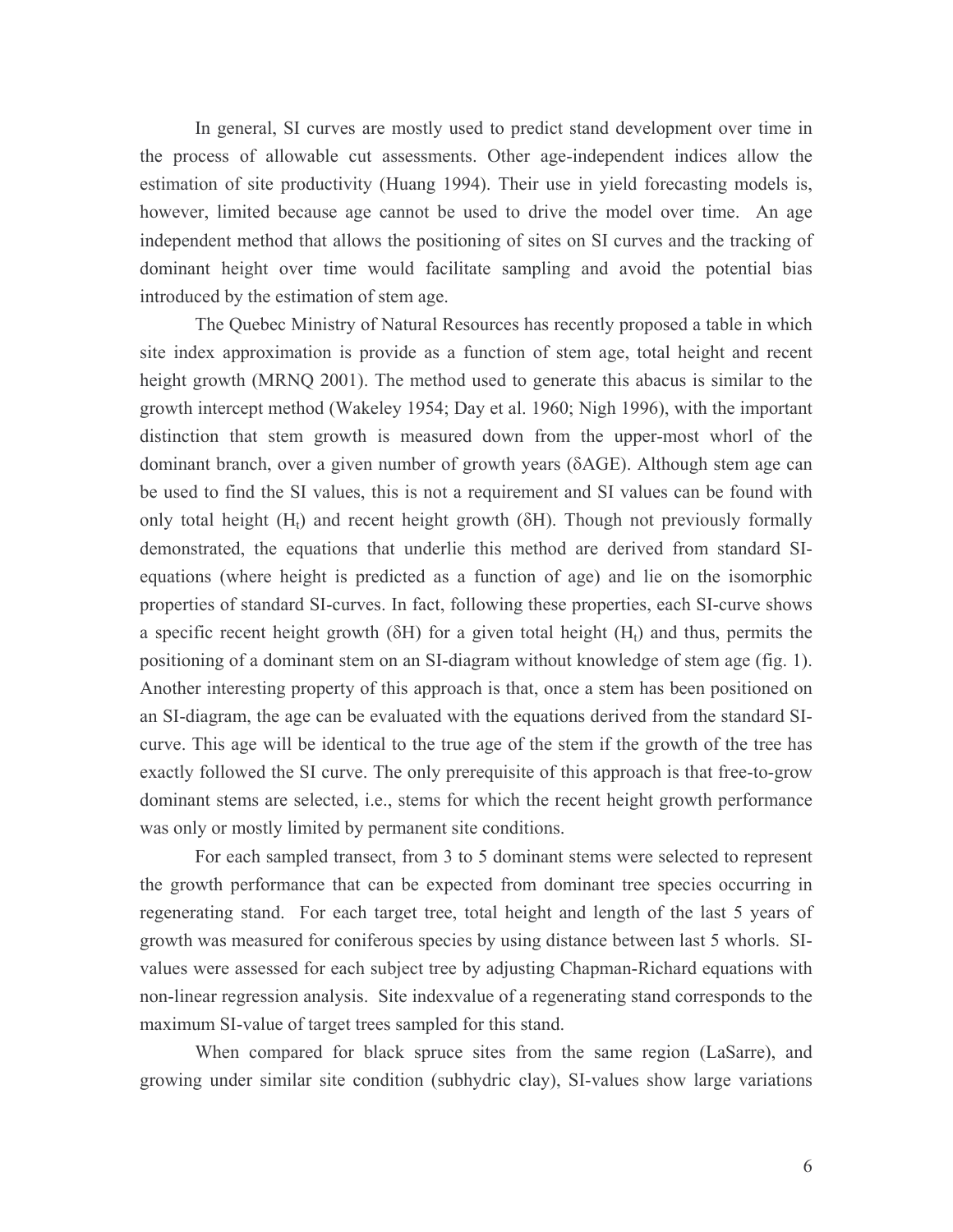

(fig. 2). At first glance, these variations appears to be related to silvicutural treatments but

Figure 1. Standard site-index curve showing that for a given total height we have specific recent height growth  $(\delta H)$  corresponding to each site-index curve.

more detailed analyses have revealed that size of selected trees was more influential. Many of the dominant trees selected to characterize site productivity were less than 1.3 m of height. When we compare SI-values calculated for these small stems with those obtained from taller stems, we observe a significant difference that was not attributable to regional growth condition or site conditions (fig. 3). This suggests that some bias persist in the evaluation of SI-values when we use small stems. This bias might come from the fact that growth patterns of small stems are more susceptible to competition from the surrounding vegetation, and that, following careful logging, saplings can take until 12 years to adapt their physiology (e.g. root systems, ratio diameter/height) to the new stand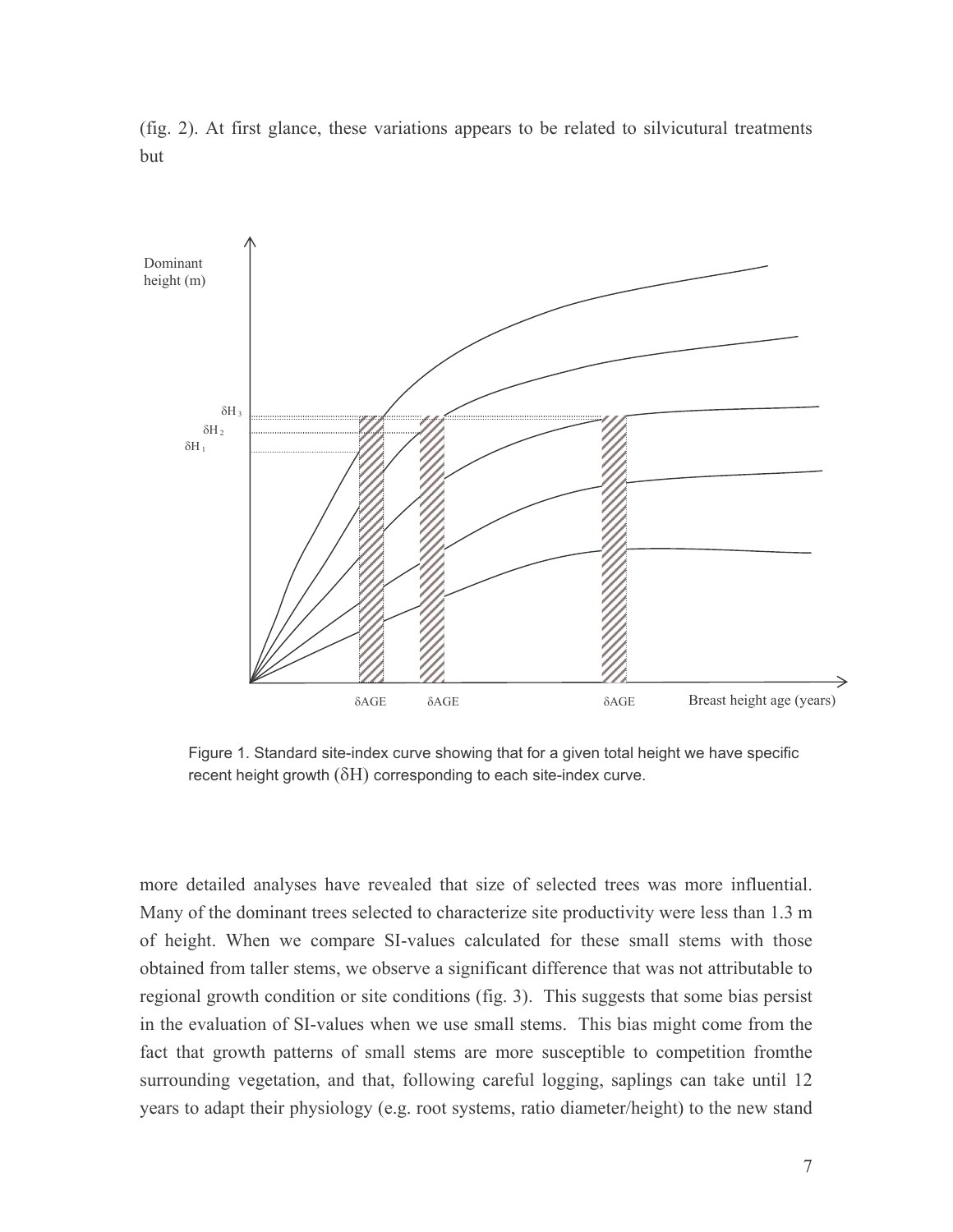

conditions (Groot and Hökkä 2000). In all cases, SI-values evaluations appear more  $_{14}$ consistent when we exclude stems smaller than 1.3m of height (fig. 3).

Figure 2. Site index values comparing various sylvicultural treatments for black spruce stand growing on subhydric clay in the sector of LaSarre. Cc: clear cutting; PL.: plantation; Old cc: old clearcutting dating from before 1976.



Figure 3. Differences between SI-values obtained from small black spruce stems of less than 1.3 m height (lower dots) and tall black spruce stems (upper dots) growing on subhydric clay in the sector of LaSarre. Cc: clear cutting; PL.: plantation; Old cc: old clearcutting dating from before 1976.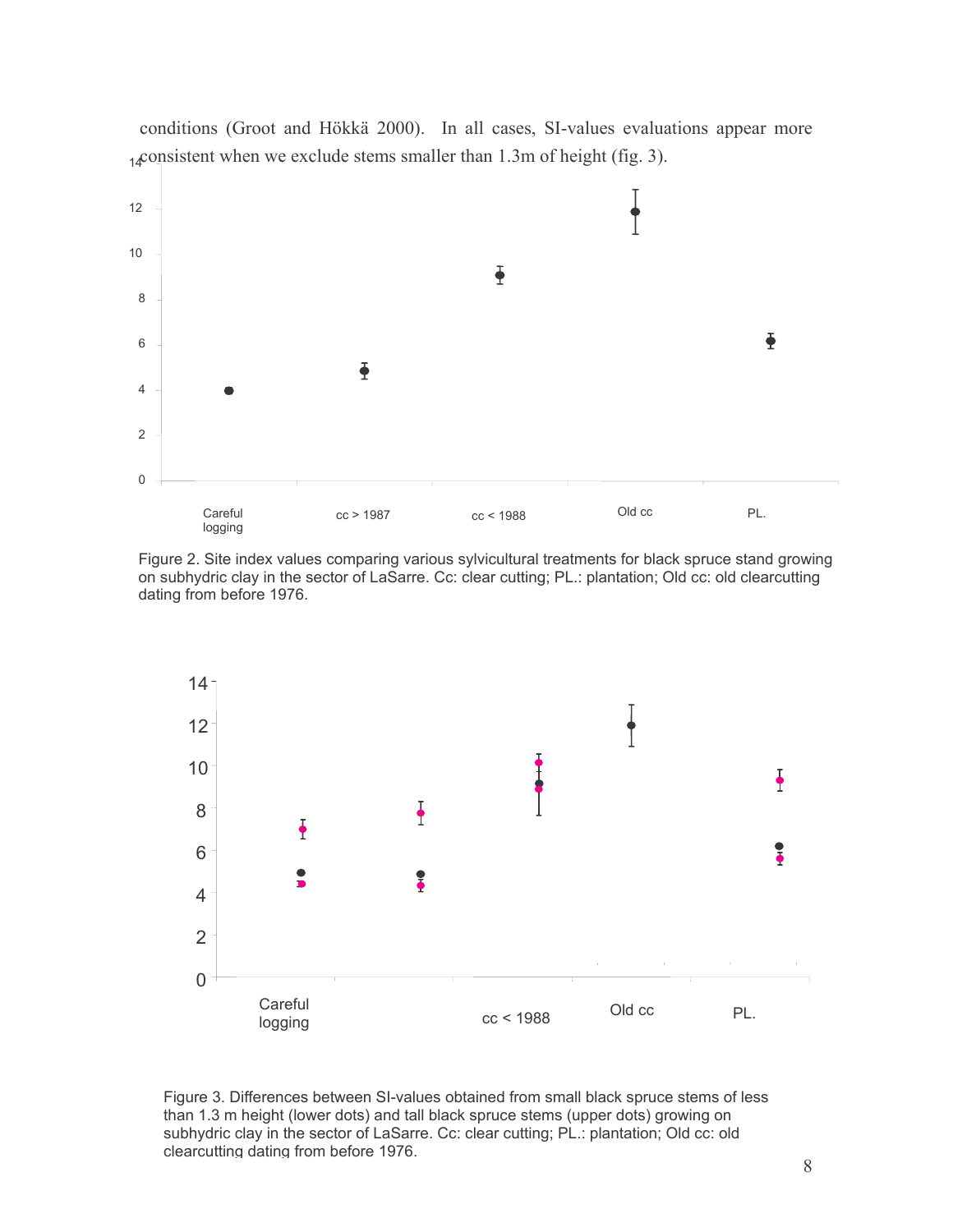How this research has and could contributed to improve our management practices Until now, partners have shown more interest in the integration of forest ecological maps produced by Ministry of Natural Resources in their planning processes. As a large part of this study is devoted to the characterisation of site type sensitivity to establishment problems or growth performances, we have received many questions on the different avenues allowing a better use of forest ecological maps. A major limitation of these maps seems to come from their inability to distinguish between mesic and subhydric clay. When we compare mapped site conditions with field characterisation, we found that 40% deposits that were classified as subhydric clay on maps were recognized as mesic clay on the field. This distinction is important since mesic clay is clearly more sensitive to establishment problems following harvesting. Greater accuracy in site type classification on maps, and more reliance on confirmation of substrate types in the field would be desirable.

The use of small stems (less than 1.3 m of height) in the evaluation of site index values, or the time needed to attain a merchantable yield is questionable because their inclusion results in biased SI assessments. On the other hand, the use of recent height growth increments measured on taller stems (more than 1.3 m) has an advantage over the more usual approach requiring an accurate age determination. However, we need to improve our understanding of proximal factors that influence growth release in regenerating black spruce stands. We also have few tools to assess the duration of growth stagnation in young black spruce stands, specially on sites susceptible to paludification. Faced with these questions, comparative studies between black spruce and balsam fir could be profitable, but areyet to be undertaken.

#### **Aknowledgement**

The authors wish to thank Stephen Yamasaki for his contribution in the development of methodological approach allowing site index evaluation. Many thanks are also addressed to Pascal Rochon who has managed the large data base. We thank Marie-Claude Bujold for the analysis aiming the comparison of the composition before and after forest harvesting. Finally, we thank Louis Dumas from Norbord Ind. and Collecte Fecteau from Abitibi Consolidated to provide data bases on regeneration and for his comments on how field sampling have been realized.